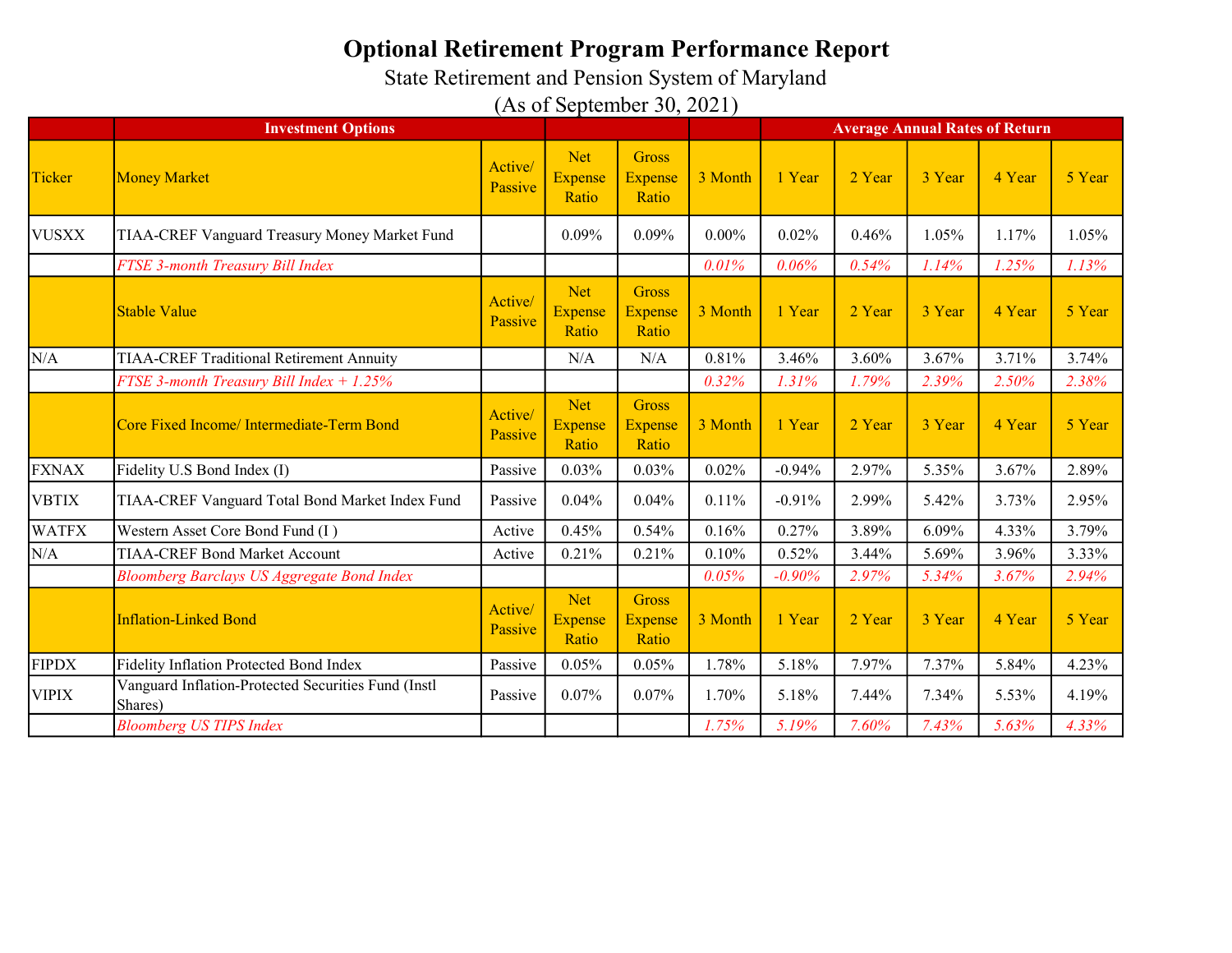State Retirement and Pension System of Maryland

|              | <b>Balanced</b>                                                                       | Active/<br>Passive | <b>Net</b><br><b>Expense</b><br>Ratio | <b>Gross</b><br><b>Expense</b><br>Ratio | 3 Month  | 1 Year | 2 Year | 3 Year | 4 Year | 5 Year |
|--------------|---------------------------------------------------------------------------------------|--------------------|---------------------------------------|-----------------------------------------|----------|--------|--------|--------|--------|--------|
| <b>FBAKX</b> | Fidelity Balanced Fund (K)                                                            | Active             | 0.43%                                 | 0.44%                                   | $-0.21%$ | 23.67% | 20.72% | 14.79% | 13.90% | 13.81% |
| N/A          | TIAA-CREF Social Choice Account (R3)                                                  | Active             | 0.20%                                 | 0.20%                                   | $-0.04%$ | 17.73% | 13.36% | 10.98% | 9.95%  | 10.14% |
|              | 60% Russell 1000/40% BC Aggregate Bond Index                                          |                    |                                       |                                         | $-0.19%$ | 17.41% | 15.52% | 12.17% | 11.61% | 11.35% |
|              | 42% Russell 3000, 18% MSCI EAFE+Canada, 40%<br><b>Bloomberg Barclays US Aggregate</b> |                    |                                       |                                         | $-0.08%$ | 17.12% | 13.82% | 10.98% | 10.11% | 10.24% |
|              | <b>U.S Large-Cap Equity</b>                                                           | Active/<br>Passive | <b>Net</b><br><b>Expense</b><br>Ratio | <b>Gross</b><br><b>Expense</b><br>Ratio | 3 Month  | 1 Year | 2 Year | 3 Year | 4 Year | 5 Year |
| <b>FXAIX</b> | Fidelity 500 Index (I)                                                                | Passive            | 0.02%                                 | 0.02%                                   | 0.58%    | 29.99% | 22.31% | 15.98% | 16.44% | 16.88% |
| <b>VIIIX</b> | TIAA-CREF Vanguard Institutional Index                                                | Passive            | 0.02%                                 | 0.02%                                   | 0.57%    | 30.00% | 22.35% | 15.99% | 16.46% | 16.88% |
| <b>FCNKX</b> | Fidelity Contrafund (K)                                                               | Active             | 0.78%                                 | 0.78%                                   | 0.43%    | 24.49% | 29.66% | 18.48% | 20.00% | 20.68% |
| <b>HAITX</b> | Hartford Core Equity Fund                                                             | Active             | 0.38%                                 | 0.38%                                   | 0.26%    | 27.16% | 20.86% | 16.44% | 17.45% | 17.07% |
|              | S&P 500 Index                                                                         |                    |                                       |                                         | 0.58%    | 30.01% | 22.32% | 15.99% | 16.45% | 16.89% |
| <b>FBGKX</b> | Fidelity Blue Chip Growth Fund (K)                                                    | Active             | 0.70%                                 | 0.71%                                   | 0.20%    | 33.91% | 45.58% | 27.88% | 28.13% | 27.55% |
| <b>TRLGX</b> | T. Rowe Price Large-Cap Growth Fund - I Class                                         | Active             | 0.56%                                 | 0.56%                                   | $-0.50%$ | 31.21% | 33.48% | 21.95% | 23.54% | 24.94% |
|              | Russell 1000 Growth Index                                                             |                    |                                       |                                         | 1.16%    | 27.32% | 32.28% | 21.94% | 23.03% | 22.82% |
| <b>MADVX</b> | <b>BlackRock Equity Dividend Fund</b>                                                 | Active             | 0.70%                                 | 0.70%                                   | $-1.13%$ | 35.07% | 13.79% | 10.20% | 10.50% | 12.44% |
| <b>RWMGX</b> | TIAA-CREF American Funds Washington Mutual (R6)                                       | Active             | 0.27%                                 | 0.27%                                   | $-0.37%$ | 28.35% | 15.75% | 12.45% | 12.90% | 14.21% |
|              | Russell 1000 Value Index                                                              |                    |                                       |                                         | $-0.78%$ | 35.01% | 13.22% | 10.04% | 9.90%  | 10.93% |
|              | <b>U.S. Mid-Cap Equity</b>                                                            | Active/<br>Passive | <b>Net</b><br><b>Expense</b><br>Ratio | <b>Gross</b><br><b>Expense</b><br>Ratio | 3 Month  | 1 Year | 2 Year | 3 Year | 4 Year | 5 Year |
| <b>FKMCX</b> | Fidelity Mid Cap Stock Fund (K)                                                       | Active             | 0.66%                                 | 0.67%                                   | $-0.58%$ | 43.53% | 19.04% | 12.86% | 13.23% | 13.94% |
| <b>VMCPX</b> | TIAA-CREF Vanguard Mid-Cap Index Fund (IP)                                            | Passive            | 0.03%                                 | 0.03%                                   | 0.01%    | 36.11% | 20.74% | 14.76% | 14.43% | 14.61% |
|              | S&P Mid Cap 400 Index                                                                 |                    |                                       |                                         | $-1.76%$ | 43.68% | 18.54% | 11.05% | 11.84% | 12.96% |
|              | <b>CRSP US Mid Cap Index</b>                                                          |                    |                                       |                                         | 0.01%    | 36.12% | 20.69% | 14.71% | 14.41% | 14.60% |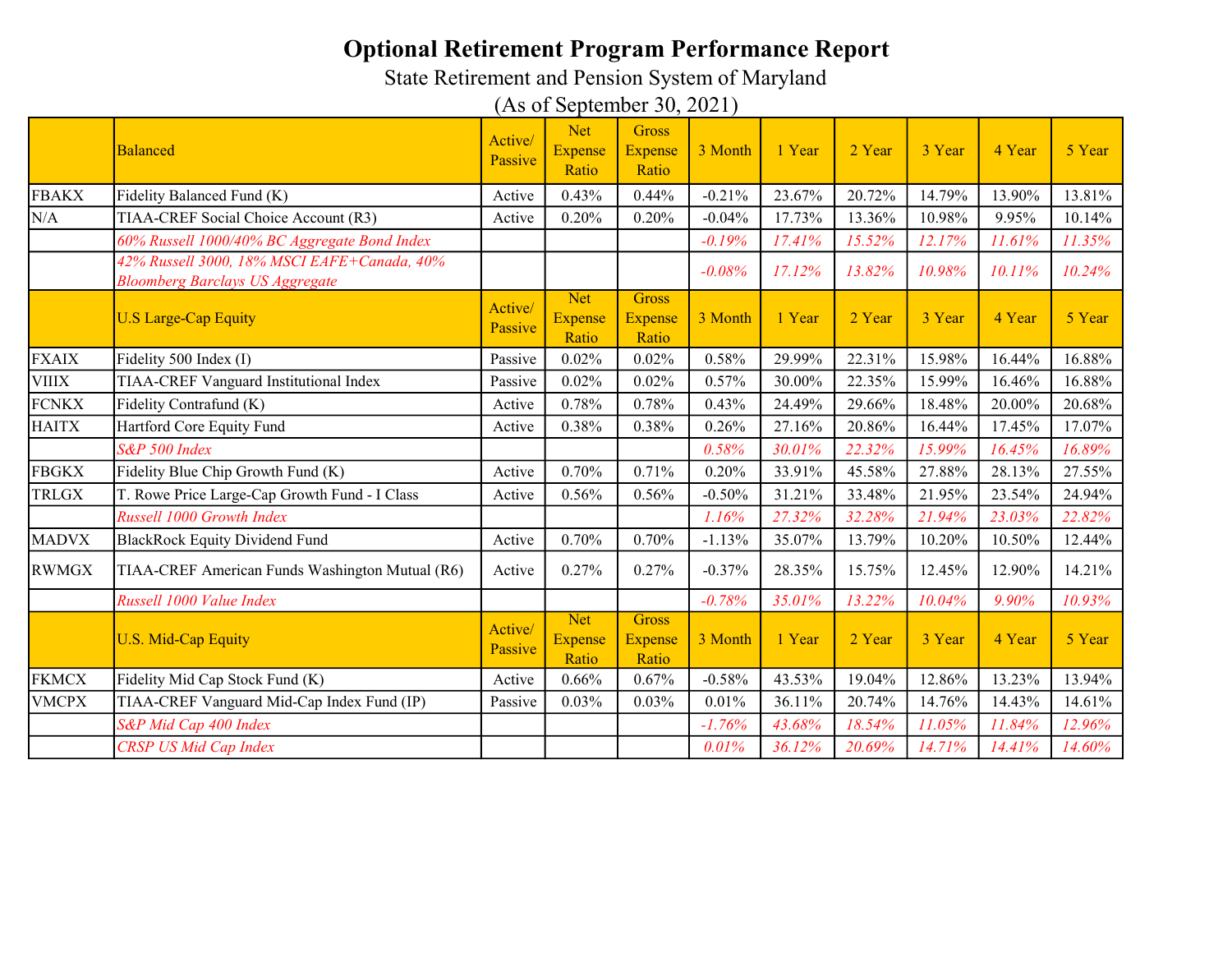State Retirement and Pension System of Maryland

|              | <b>U.S. Small-Cap Equity</b>                               | Active/<br>Passive | <b>Net</b><br><b>Expense</b><br>Ratio | Gross<br><b>Expense</b><br>Ratio | 3 Month   | 1 Year | 2 Year | 3 Year | 4 Year | 5 Year |
|--------------|------------------------------------------------------------|--------------------|---------------------------------------|----------------------------------|-----------|--------|--------|--------|--------|--------|
| <b>DFSTX</b> | Fidelity DFA U.S. Small Cap Portfolio (I)                  | Active             | 0.36%                                 | 0.36%                            | $-1.42%$  | 56.50% | 21.05% | 9.53%  | 10.36% | 12.19% |
| <b>FSSNX</b> | Fidelity Small Cap Index Fund                              | Passive            | 0.03%                                 | 0.03%                            | $-4.40%$  | 47.50% | 21.75% | 10.60% | 11.77% | 13.56% |
| <b>TISEX</b> | TIAA-CREF Quant Small Cap Equity (I)                       | Active             | 0.43%                                 | 0.43%                            | $-2.68%$  | 57.64% | 20.34% | 10.35% | 11.16% | 13.24% |
| <b>TISBX</b> | TIAA-CREF Small-Cap Blend Index Fund                       | Passive            | 0.06%                                 | 0.06%                            | $-4.33%$  | 47.66% | 21.89% | 10.64% | 11.81% | 13.58% |
|              | Russell 2000 Index                                         |                    |                                       |                                  | $-4.36%$  | 47.68% | 21.73% | 10.51% | 11.68% | 13.44% |
|              | <b>International/Global Equity</b>                         | Active/<br>Passive | <b>Net</b><br><b>Expense</b><br>Ratio | Gross<br><b>Expense</b><br>Ratio | 3 Month   | 1 Year | 2 Year | 3 Year | 4 Year | 5 Year |
| <b>FSGGX</b> | Fidelity Global ex- U.S. Index Fund                        | Passive            | 0.06%                                 | 0.06%                            | $-3.45%$  | 22.94% | 12.66% | 7.93%  | 6.30%  | 8.79%  |
| <b>VTSNX</b> | TIAA-CREF Vanguard Total International Stock Index<br>Fund | Passive            | 0.08%                                 | $0.08\%$                         | $-3.00\%$ | 24.40% | 13.64% | 8.34%  | 6.62%  | 9.05%  |
|              | MSCI ACWI ex US (Net)                                      |                    |                                       |                                  | $-2.99%$  | 23.91% | 12.96% | 8.00%  | 6.42%  | 8.94%  |
| <b>FKIDX</b> | Fidelity Diversified International K6 Fund                 | Active             | 0.59%                                 | 0.60%                            | 1.77%     | 21.41% | 19.55% | 13.16% | 10.41% | 11.45% |
|              |                                                            |                    |                                       |                                  |           |        |        |        |        |        |
| <b>RERGX</b> | TIAA-CREF American Funds EuroPacific Growth R6             | Active             | 0.46%                                 | 0.46%                            | $-2.35%$  | 24.76% | 19.77% | 13.21% | 10.15% | 12.17% |
|              | <b>MSCI EAFE Index (Net)</b>                               |                    |                                       |                                  | $-0.45%$  | 25.73% | 12.39% | 7.60%  | 6.37%  | 8.81%  |
| Ticker       | International/Global Equity (cont'd)                       | Active/<br>Passive | <b>Net</b><br><b>Expense</b><br>Ratio | Gross<br><b>Expense</b><br>Ratio | 3 Month   | 1 Year | 2 Year | 3 Year | 4 Year | 5 Year |
|              |                                                            |                    |                                       |                                  |           |        |        |        |        |        |
| <b>RGGRX</b> | Victory RS Global Fund (Fidelity and TIAA-CREF)            | Active             | 0.57%                                 | 0.98%                            | 0.14%     | 28.17% | 20.90% | 15.28% | 14.89% | 15.54% |
|              | MSCI All-Country World Index Free                          |                    |                                       |                                  | $-1.05%$  | 27.44% | 18.61% | 12.54% | 11.85% | 13.19% |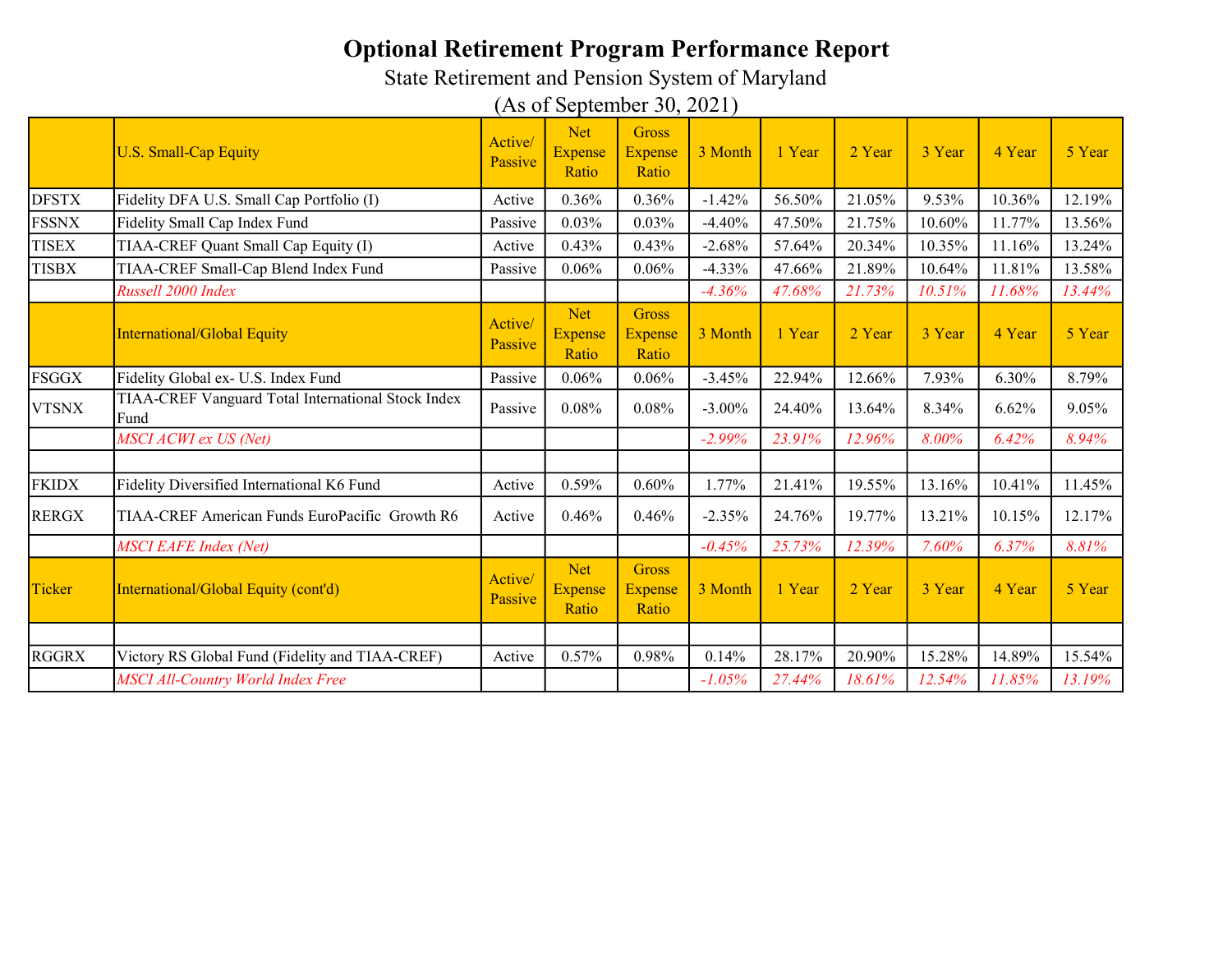State Retirement and Pension System of Maryland

|              | <b>Socially Responsible</b>                                                           | Active/<br>Passive | <b>Net</b><br><b>Expense</b><br>Ratio | Gross<br><b>Expense</b><br>Ratio        | 3 Month  | 1 Year | 2 Year | 3 Year | 4 Year | 5 Year |
|--------------|---------------------------------------------------------------------------------------|--------------------|---------------------------------------|-----------------------------------------|----------|--------|--------|--------|--------|--------|
| <b>VFTAX</b> | Vanguard FTSE Social Index Fund                                                       | Passive            | 0.14%                                 | 0.14%                                   | 0.75%    | 29.47% | 25.00% | 18.07% | 18.22% | 18.68% |
|              | S&P 500 Index                                                                         |                    |                                       |                                         | 0.58%    | 30.01% | 22.32% | 15.99% | 16.45% | 16.89% |
|              |                                                                                       |                    |                                       |                                         |          |        |        |        |        |        |
| N/A          | <b>TIAA-CREF Social Choice Account</b>                                                | Active             | 0.20%                                 | 0.20%                                   | $-0.04%$ | 17.73% | 13.36% | 10.98% | 9.95%  | 10.14% |
|              | 42% Russell 3000, 18% MSCI EAFE+Canada, 40%<br><b>Bloomberg Barclays US Aggregate</b> |                    |                                       |                                         | $-0.08%$ | 17.12% | 13.82% | 10.98% | 10.11% | 10.24% |
| Ticker       | <b>Lifecycle Funds</b>                                                                | Active/<br>Passive | <b>Net</b><br><b>Expense</b><br>Ratio | <b>Gross</b><br><b>Expense</b><br>Ratio | 3 Month  | 1 Year | 2 Year | 3 Year | 4 Year | 5 Year |
| <b>FFGZX</b> | Fidelity Freedom Index Income Instl Premium                                           | Passive            | 0.08%                                 | 0.08%                                   | $0.00\%$ | 4.75%  | 5.87%  | 6.26%  | 5.31%  | 5.07%  |
| <b>FFGFX</b> | Fidelity Freedom Index 2005 Instl Premium                                             | Passive            | 0.08%                                 | 0.08%                                   | $-0.07%$ | 6.01%  | 6.68%  | 6.69%  | 5.92%  | 5.97%  |
| <b>FFWTX</b> | Fidelity Freedom Index 2010 Instl Premium                                             | Passive            | 0.08%                                 | 0.08%                                   | $-0.28%$ | 8.47%  | 8.22%  | 7.59%  | 6.84%  | 7.04%  |
| <b>FIWFX</b> | Fidelity Freedom Index 2015 Instl Premium                                             | Passive            | 0.08%                                 | 0.08%                                   | $-0.45%$ | 10.90% | 9.74%  | 8.48%  | 7.77%  | 8.12%  |
| <b>FIWTX</b> | Fidelity Freedom Index 2020 Instl Premium                                             | Passive            | 0.08%                                 | 0.08%                                   | $-0.58%$ | 13.35% | 11.22% | 9.34%  | 8.63%  | 9.00%  |
| <b>FFEDX</b> | Fidelity Freedom Index 2025 Instl Premium                                             | Passive            | 0.08%                                 | 0.08%                                   | $-0.72%$ | 15.18% | 12.30% | 9.94%  | 9.26%  | 9.73%  |
| <b>FFEGX</b> | Fidelity Freedom Index 2030 Instl Premium                                             | Passive            | 0.08%                                 | 0.08%                                   | $-0.83%$ | 17.43% | 13.63% | 10.57% | 10.12% | 10.97% |
| <b>FFEZX</b> | Fidelity Freedom Index 2035 Instl Premium                                             | Passive            | 0.08%                                 | 0.08%                                   | $-1.15%$ | 21.79% | 15.84% | 11.56% | 11.30% | 12.33% |
| <b>FFIZX</b> | Fidelity Freedom Index 2040 Instl Premium                                             | Passive            | 0.08%                                 | 0.08%                                   | $-1.34%$ | 24.80% | 17.33% | 12.38% | 11.98% | 12.91% |
| <b>FFOLX</b> | Fidelity Freedom Index 2045 Instl Premium                                             | Passive            | 0.08%                                 | 0.08%                                   | $-1.34%$ | 24.80% | 17.32% | 12.37% | 11.98% | 12.91% |
| <b>FFOPX</b> | Fidelity Freedom Index 2050 Instl Premium                                             | Passive            | 0.08%                                 | 0.08%                                   | $-1.29%$ | 24.78% | 17.36% | 12.39% | 11.99% | 12.92% |
| <b>FFLDX</b> | Fidelity Freedom Index 2055 Instl Premium                                             | Passive            | 0.08%                                 | 0.08%                                   | $-1.27%$ | 24.82% | 17.34% | 12.39% | 11.98% | 12.91% |
| <b>FFLEX</b> | Fidelity Freedom Index 2060 Instl Premium                                             | Passive            | 0.08%                                 | 0.08%                                   | $-1.32%$ | 24.76% | 17.37% | 12.38% | 12.00% | 12.92% |
| <b>FFIKX</b> | Fidelity Freedom Index 2065 Instl Premium                                             | Passive            | 0.08%                                 | 0.08%                                   | $-1.34%$ | 24.69% | 17.38% | N/A    | N/A    | N/A    |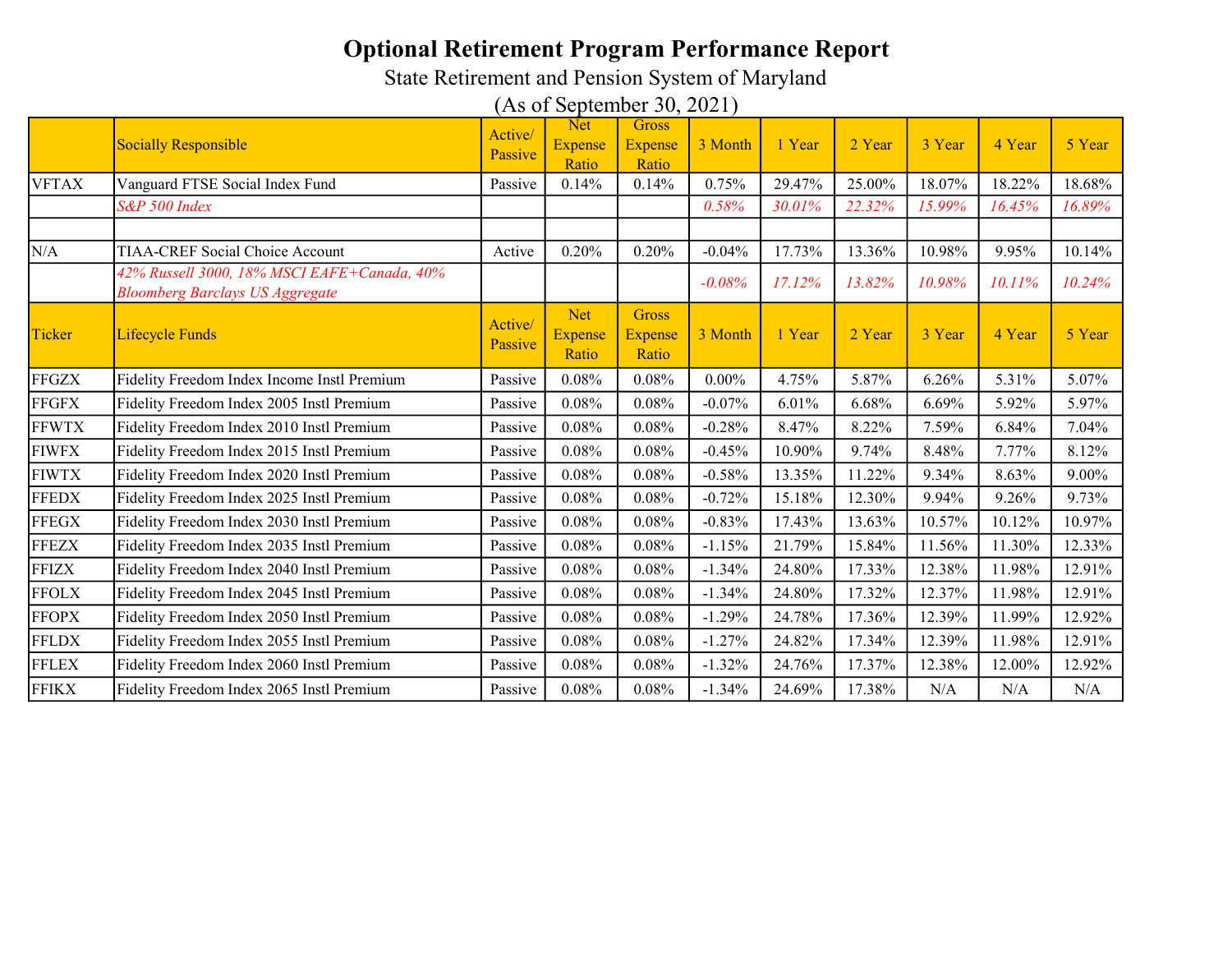State Retirement and Pension System of Maryland

(As of September 30, 2021)

| Ticker       | Lifecycle Funds                            | Active/<br>Passive | <b>Net</b><br><b>Expense</b><br>Ratio | <b>Gross</b><br><b>Expense</b><br>Ratio | 3 Month   | 1 Year | 2 Year | 3 Year   | 4 Year | 5 Year   |
|--------------|--------------------------------------------|--------------------|---------------------------------------|-----------------------------------------|-----------|--------|--------|----------|--------|----------|
| <b>TRILX</b> | TIAA-CREF Lifecycle Index Ret Income Instl | Passive            | 0.10%                                 | 0.22%                                   | $-0.24%$  | 11.14% | 10.11% | 8.77%    | 7.71%  | 7.60%    |
| <b>TLTIX</b> | TIAA-CREF Lifecycle Index 2010 Instl       | Passive            | 0.10%                                 | 0.22%                                   | $-0.22%$  | 11.01% | 10.02% | 8.65%    | 7.66%  | $7.70\%$ |
| <b>TLFIX</b> | TIAA-CREF Lifecycle Index 2015 Instl       | Passive            | 0.10%                                 | 0.20%                                   | $-0.31%$  | 12.35% | 10.83% | $9.14\%$ | 8.17%  | 8.30%    |
| <b>TLWIX</b> | TIAA-CREF Lifecycle Index 2020 Instl       | Passive            | 0.10%                                 | 0.19%                                   | $-0.43%$  | 13.67% | 11.61% | 9.55%    | 8.68%  | 8.97%    |
| <b>TLQIX</b> | TIAA-CREF Lifecycle Index 2025 Instl       | Passive            | 0.10%                                 | 0.19%                                   | $-0.53%$  | 15.81% | 12.88% | 10.18%   | 9.44%  | 9.88%    |
| <b>TLHIX</b> | TIAA-CREF Lifecycle Index 2030 Instl       | Passive            | 0.10%                                 | 0.18%                                   | $-0.66%$  | 18.06% | 14.17% | 10.86%   | 10.20% | 10.79%   |
| <b>TLYIX</b> | TIAA-CREF Lifecycle Index 2035 Instl       | Passive            | 0.10%                                 | 0.18%                                   | $-0.77%$  | 20.34% | 15.45% | 11.46%   | 10.92% | 11.70%   |
| <b>TLZIX</b> | TIAA-CREF Lifecycle Index 2040 Instl       | Passive            | 0.10%                                 | 0.17%                                   | $-0.91%$  | 22.82% | 16.76% | 12.04%   | 11.64% | 12.58%   |
| <b>TLXIX</b> | TIAA-CREF Lifecycle Index 2045 Instl       | Passive            | 0.10%                                 | 0.17%                                   | $-0.99%$  | 25.32% | 18.08% | 12.67%   | 12.29% | 13.25%   |
| <b>TLLIX</b> | TIAA-CREF Lifecycle Index 2050 Instl       | Passive            | 0.10%                                 | 0.17%                                   | $-1.05%$  | 25.96% | 18.39% | 12.82%   | 12.44% | 13.43%   |
| <b>TTIIX</b> | TIAA-CREF Lifecycle Index 2055 Instl       | Passive            | 0.10%                                 | 0.18%                                   | $-1.04\%$ | 26.35% | 18.55% | 12.89%   | 12.54% | 13.54%   |
| <b>TVIIX</b> | TIAA-CREF Lifecycle Index 2060 Instl       | Passive            | 0.10%                                 | 0.20%                                   | $-1.07%$  | 26.70% | 18.79% | 12.97%   | 12.66% | 13.68%   |

Source: FactSet, TIAA-CREF, Fidelity